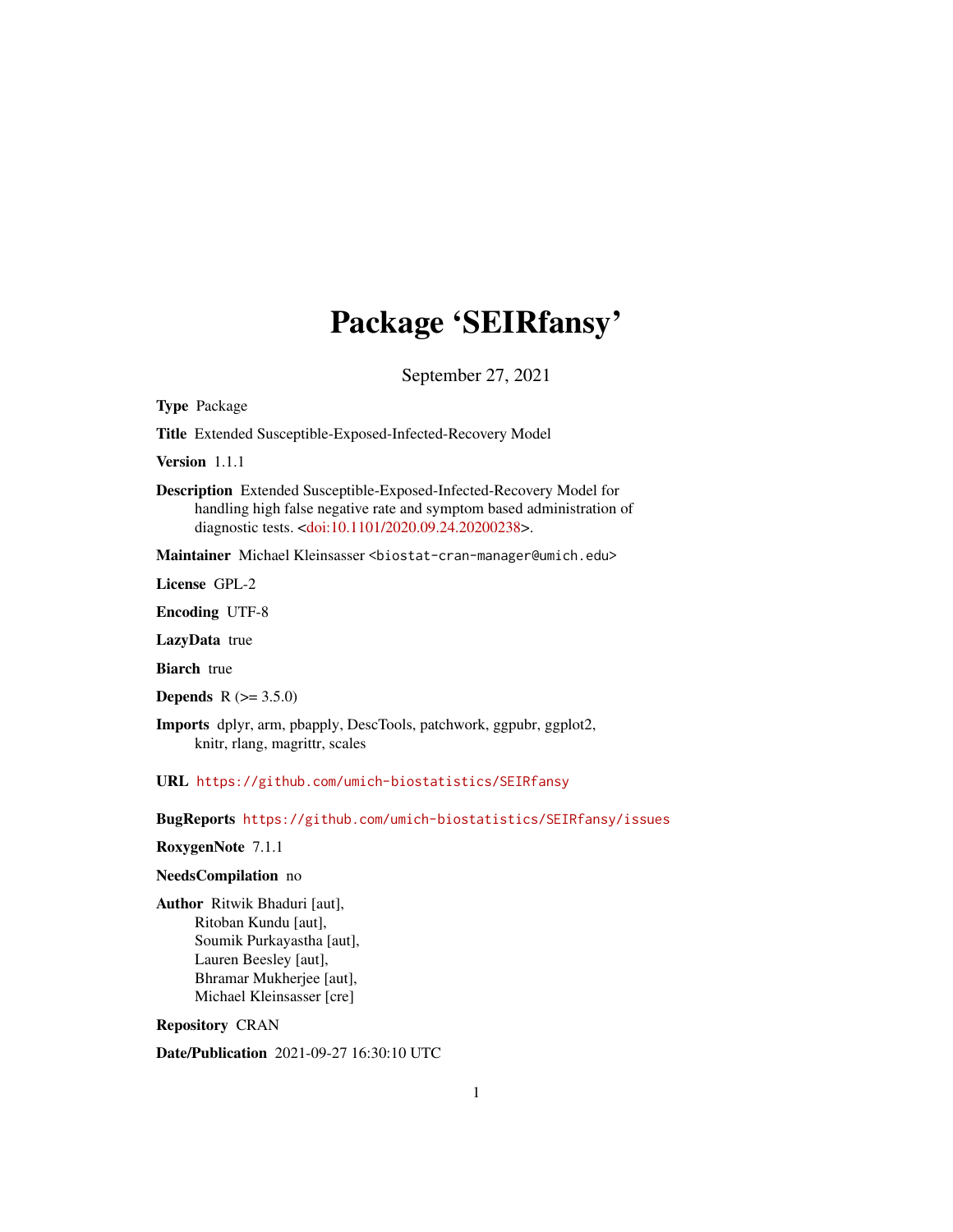### <span id="page-1-0"></span>R topics documented:

| Index |                                                                                                                     | 12 |
|-------|---------------------------------------------------------------------------------------------------------------------|----|
|       |                                                                                                                     |    |
|       |                                                                                                                     |    |
|       | $plot. SEIRfansy Predict \dots \dots \dots \dots \dots \dots \dots \dots \dots \dots \dots \dots \dots \dots \dots$ |    |
|       |                                                                                                                     |    |
|       |                                                                                                                     |    |

covid19 *COVID-19 Cases Time Series in India*

#### Description

Contains dailies and totals of cases, recoveries, and deaths from the COVID-19 outbreak in India from January 30 to September 21 of 2020.

#### Usage

covid19

#### Format

An object of class data. frame with 236 rows and 7 columns.

Date Date as a character string

Daily.Confirmed Daily confirmed cases as an integer vector

Total.Confirmed Total confirmed cases upto current date as an integer vector

Daily.Recovered Daily recovered cases an an integer vector

Total.Recovered Total confirmed cases upto current date as an integer vector

Daily.Deceased Daily deceased cases as an integer vector

Total.Deceased Total deceased cases upto current date as an integer vector

#### Examples

covid19 head(covid19) tail(covid19)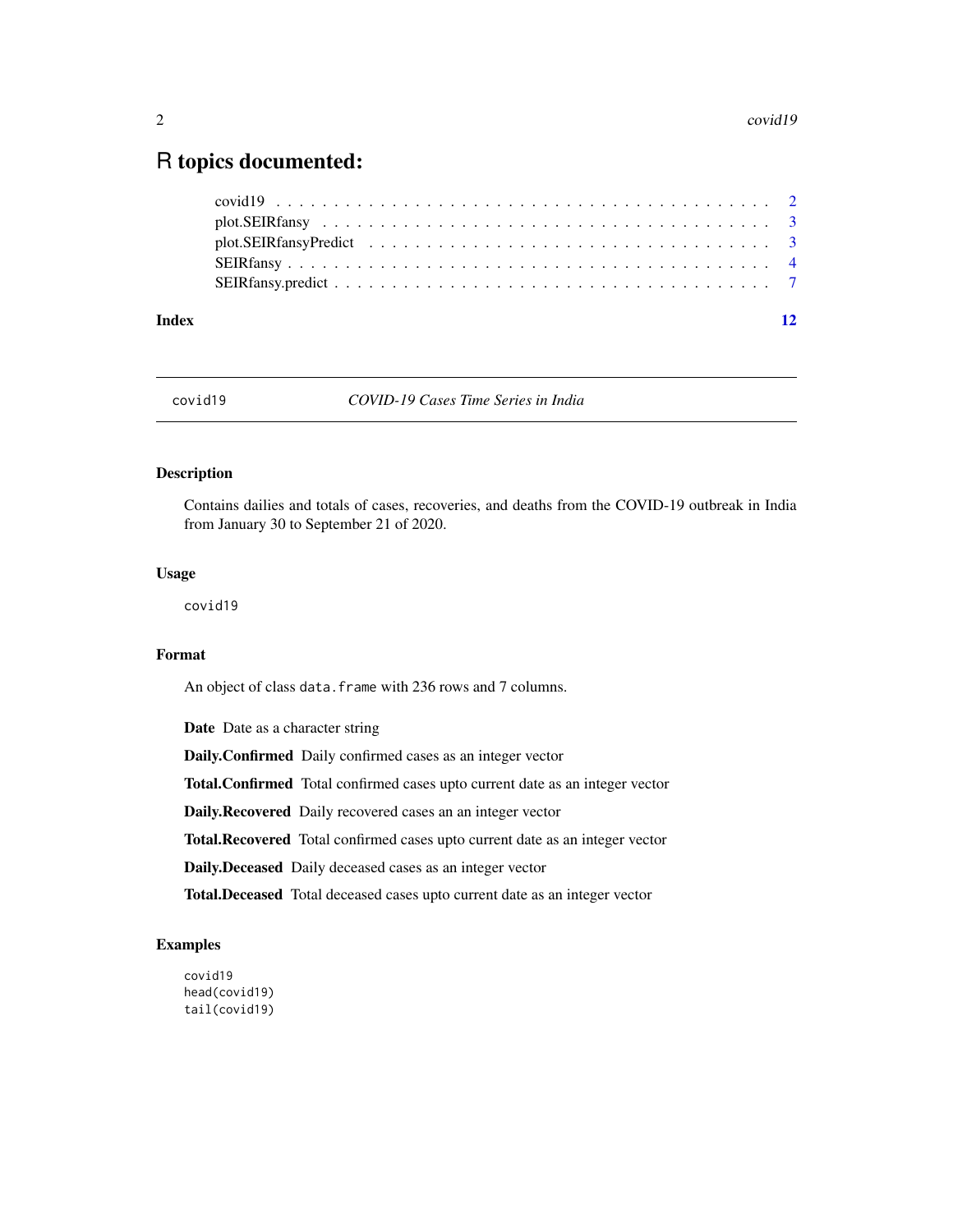#### <span id="page-2-0"></span>Description

This is a convenient wrapper for output that is already included in the SEIRfansy output in the plots element. Options are trace or boxplot.

#### Usage

## S3 method for class 'SEIRfansy' plot(x, type, ...)

#### Arguments

| x       | SEIR fansy object to plot                                 |
|---------|-----------------------------------------------------------|
| type    | type of plot to render. Options are "trace" or "boxplot". |
| $\cdot$ | not currently used                                        |

plot.SEIRfansyPredict *Plot an SEIRfansyPredict Fit Object*

#### Description

This is a convenient wrapper for output that is already included in the predict output in the plots element. Options are panel and cases.

#### Usage

```
## S3 method for class 'SEIRfansyPredict'
plot(x, type, ...)
```
#### Arguments

|          | SEIRfansyPredict object to plot                                              |
|----------|------------------------------------------------------------------------------|
| type     | type of plot to render. Options are "trace", "boxplot", "panel", or "cases". |
| $\cdots$ | not currently used                                                           |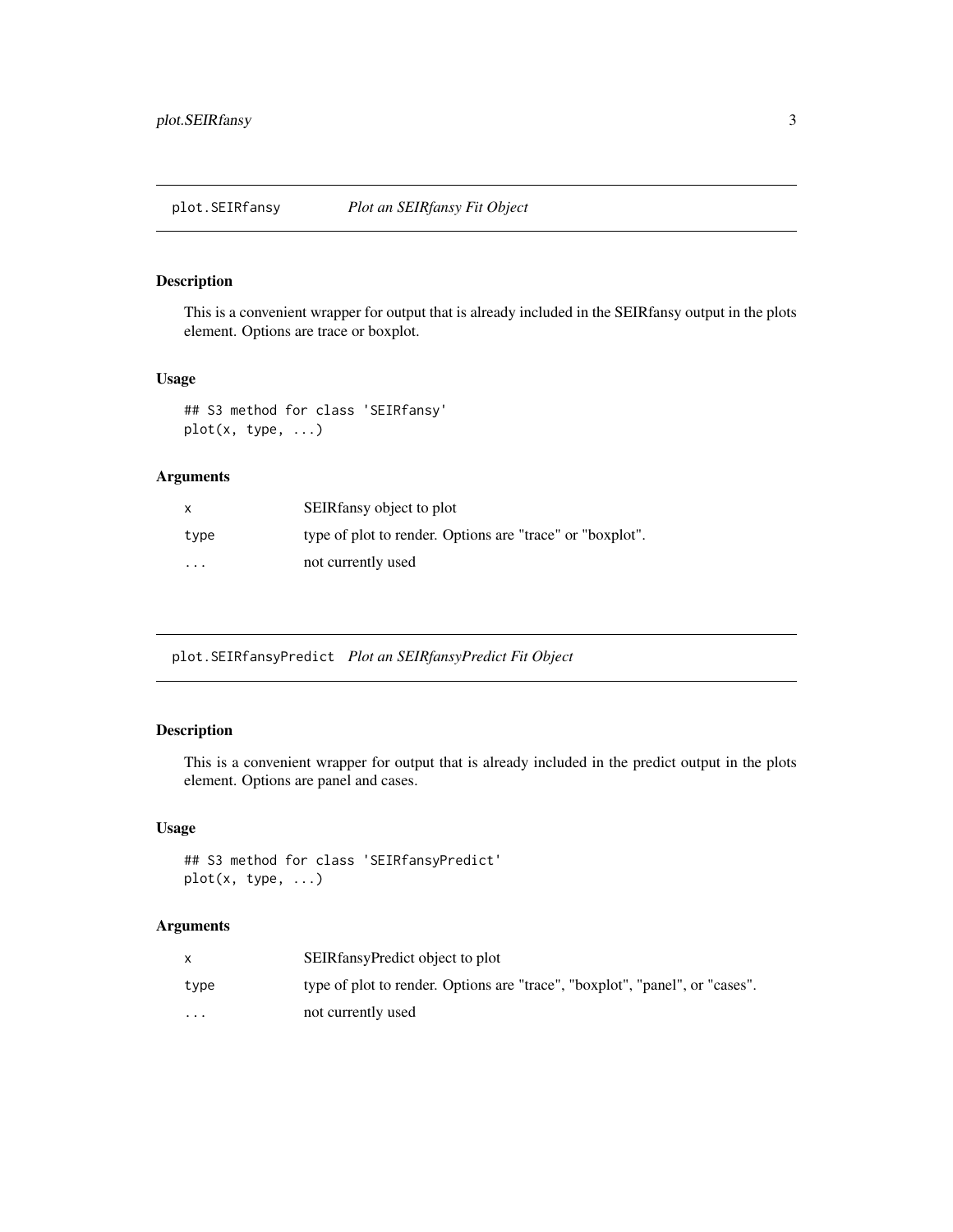#### Description

This function is used to estimate the different parameters of interest like the time varying transmission rates, proportion of reported cases, and the basic reproduction rates.

#### Usage

```
SEIRfansy(
  data,
  data_init,
 N,
  init_pars = NULL,
  niter = 1e+05,
 BurnIn = 1e+05,
 model = "Multinomial",
 plot = TRUE,
 period_start,
  auto.initialize = TRUE,
  ...
)
```
#### Arguments

| data      | (mandatory): If the model is Multinomial, then the data matrix should contain<br>the 3 columns Confirmed, Recovered, and Death. If the model is Poisson or Bi-<br>nomial, then the data should contain only the column Confirmed. Please ensure<br>that the names of the columns are exactly as stated above.                           |
|-----------|-----------------------------------------------------------------------------------------------------------------------------------------------------------------------------------------------------------------------------------------------------------------------------------------------------------------------------------------|
| data_init | (mandatory): These are the initial data values provided by the user as a numeric<br>vector of length six. The entries should be the Total Confirmed, Total Recov-<br>ered, Total Death, Daily Confirmed, Daily Recovered, and Daily Death for the<br>Starting Date. Note: If the starting total confirmed is 0, please replace it by 1. |
| N         | (mandatory): The population size.                                                                                                                                                                                                                                                                                                       |
| init_pars | NULL(default): If not equal to NULL, then the user can give a user input initial<br>parameters which should consist of the initial values of the time varying beta,<br>proportion of testing for the different periods.                                                                                                                 |
| niter     | 1e5 (default): Number of iterations for the MCMC Metropolis Hastings algo-<br>rithm.                                                                                                                                                                                                                                                    |
| BurnIn    | 5e4 (default): This is the number of burn-in iterations for the MCMC algorithm                                                                                                                                                                                                                                                          |
| model     | "Multinomial" (default): This is the likelihood function that will be used. There<br>are three options available: "Multinomial", "Poisson", or "Binomial".                                                                                                                                                                              |
| plot      | TRUE (default): This will give the box plot for the basic reproduction number<br>for the different periods.                                                                                                                                                                                                                             |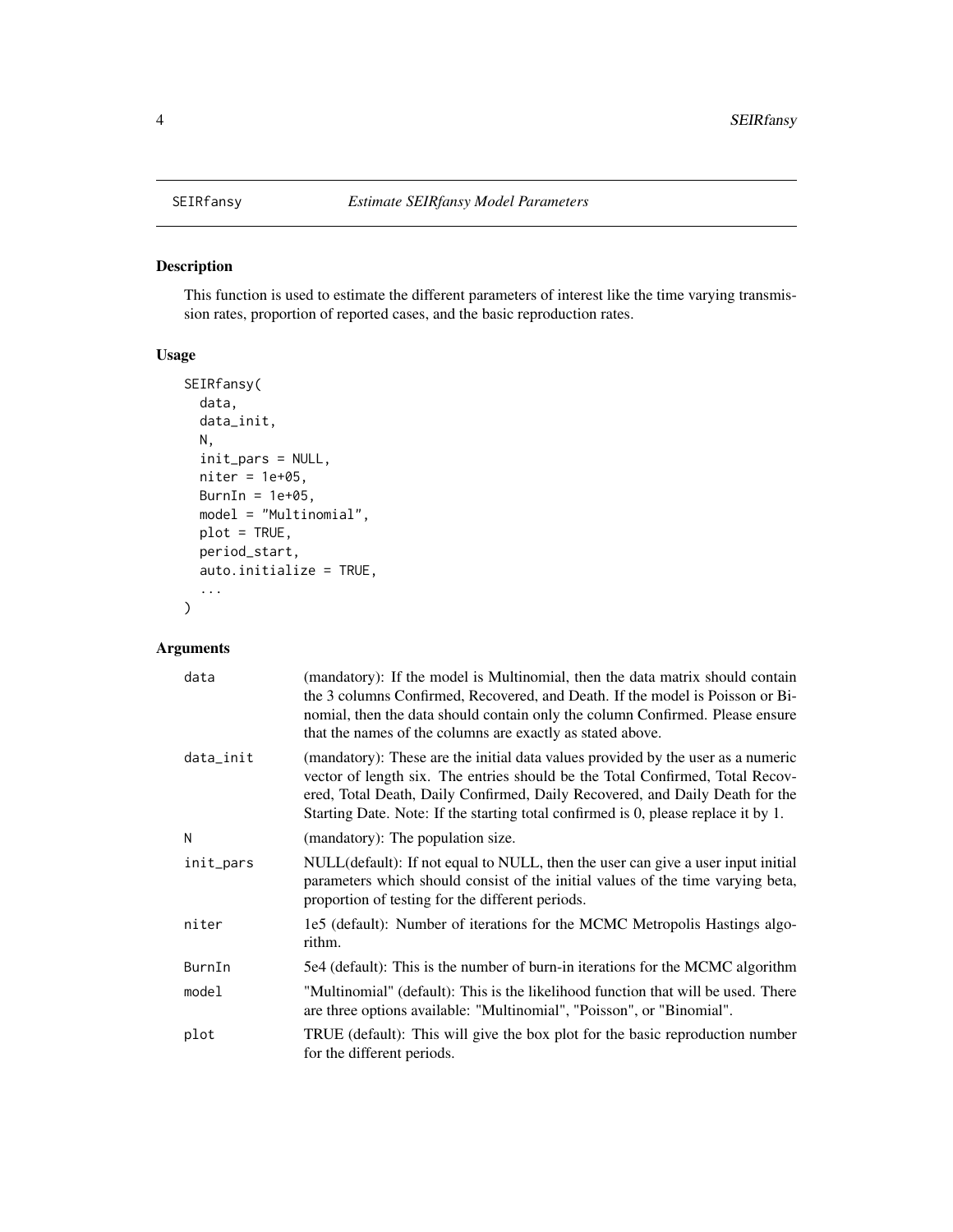#### SEIRfansy 5

| period_start | The total time period is divided into small periods depending on the lock down |
|--------------|--------------------------------------------------------------------------------|
|              | measures imposed by the government. So this is a numeric vector consisting of  |
|              | the start dates for the different time periods.                                |

#### auto.initialize

TRUE (default): This is the option for using a mle based initial parameter.

arguments passed to the function model\_initializeR and model\_plotR which is used for initializing the parameters. The parameters are described below:

- step pars: init pars/500 (default): It is the variance of the proposal distribution for the Metropolis Hastings Algorithm which is assumed to be a Random Walk.
- alpha\_p: 0.5 (default): It is defined as the ratio of rate of spread of infection by tested positive patients to that by false negatives. We have taken \$al $pha_p < 1$ \$ as patients who are tested positive are subjected to quarantine where the chance of spreading the disease is less than that of false negative patients who are mostly unaware of their infectious nature. So, false negative individuals continue to spread the disease freely at a higher rate than tested positive individuals.
- alpha\_u: 0.7 (default): It is defined as the scaling factor for the rate of spread of infection by untested individuals. \$alpha\_u\$ is assumed to be < 1 as U mostly consists of asymptomatic or mildly symptomatic cases who are known to spread the disease at a much lower rate than those with higher levels of symptoms.
- beta\_1: 0.6 (default): It is the scaling factor for rate of recovery for untested individuals. \$beta\_1\$ is assumed to be less than 1. The condition of Untested individuals is not as severe as they consist of mostly asymptomatic people. So, they are assumed to recover faster than the Current Positive ones.
- beta 2: 0.7 (default): It is the inverse of the scaling factor for rate of recovery for false negative individuals. \$beta\_2\$ is assumed to be less than 1. It is assumed that the recovery rate is slower than the detected ones for the False Negative ones because they are not getting any hospital treatments.
- delta 1: 0.3 (default): It is the scaling factor for death rate for undetected individuals. \$delta\_1\$ is assumed to be less than 1. Similarly for the Untested ones, the death rate is taken to be lesser because they are mostly asymptomatic. So, their probability of dying is much lower.
- delta\_2: 0.7 (default): It is the inverse of the scaling factor for death rate for false negative individuals. \$delta 2\$ is assumed to be less than 1. Same as before, the death rate for False Negative ones are assumed to be higher than the Current detected Positive as they are not receiving proper treatment.
- lambda:  $1/(66.26 * 365)$  (default): Natural birth rate. The value given here as the default value is the world's common birth rate.
- mu:  $1 / (66.26 * 365)$  (default): Natural death rates. This is assumed to be equal with natural birth rate for the sake of simplicity.
- D\_d: 17.8 (default): Mean days until death for positive individuals.
- D e: 5.2 (default): Incubation period.
- Dr: 17.8 (default): Mean days until recovery for positive individuals.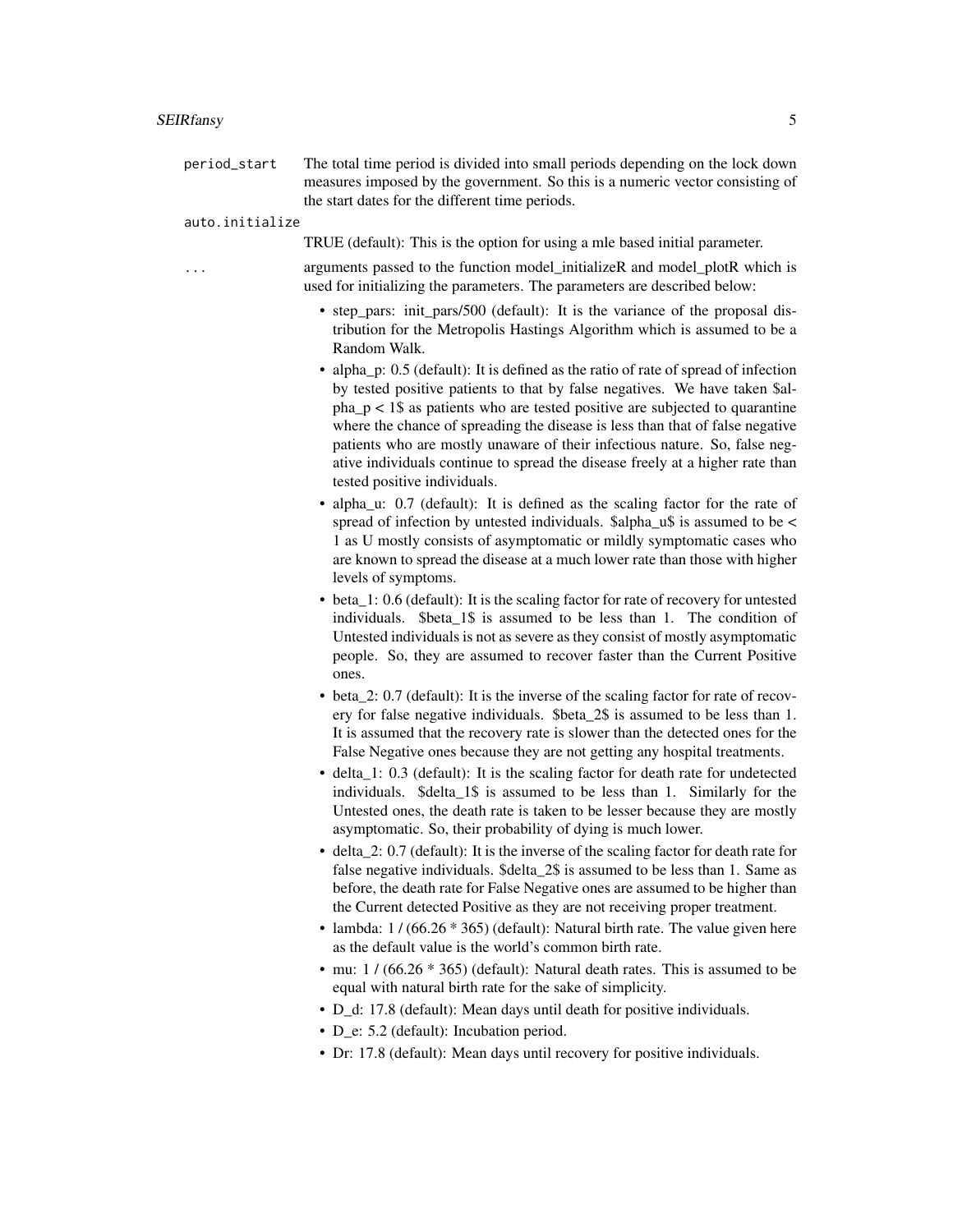- f: 0.15 (default): False negative probability of RT-PCR test.
- mCFR: NULL (It is calculated from the data by default) It is defined as the ratio of the total reported deceased cases and the total removed cases until that day.
- init.exposed.ratio: 3 (default): This is the scaling factor for the calculation of the initial number of exposed people from the sum of the initial number of unreported, reported people.
- init.confirmed.ratio: 0.15 (default): This is the initial value of the probability of being tested.
- opt\_num: 100 (default): The number of times an user wants to run the mle optimization before deciding on the best initial parameter.
- trace\_plot.common\_axis: FALSE (default): This will give the trace plot for the convergence of the MCMC estimated time varying parameters.
- save plot: TRUE (default): It is the option for saving the plots in the directory folder.

#### Value

A list with class "SEIRfansy", which contains the items described below:

- mcmc\_pars: a matrix of the mcmc draws for the parameters
- plots: a list of ggplot objects

#### Examples

```
library(dplyr)
train = covid19[which(covid19$Date == "01 April "):which(covid19$Date == "30 June "),]
test = covid19[which(covid19$Date == "01 July "):which(covid19$Date == "31 July "),]
train_multinom =
train %>%
   rename(Confirmed = Daily.Confirmed,
          Recovered = Daily.Recovered,
          Deceased = Daily.Deceased) %>%
  dplyr::select(Confirmed, Recovered, Deceased)
 test_multinom =
   test %>%
   rename(Confirmed = Daily.Confirmed,
          Recovered = Daily.Recovered,
          Deceased = Daily.Deceased) %>%
  dplyr::select(Confirmed, Recovered, Deceased)
N = 1341e6 # population size of India
data_initial = c(2059, 169, 58, 424, 9, 11)
pars_start = c(c(1,0.8,0.6,0.4,0.2), c(0.2,0.2,0.2,0.25,0.2))
phases = c(1, 15, 34, 48, 62)cov19est = SEIRfansy(data = train_multinom, init_pars = pars_start,
                     data_init = data_initial, niter = 1e3, BurnIn = 1e2,
```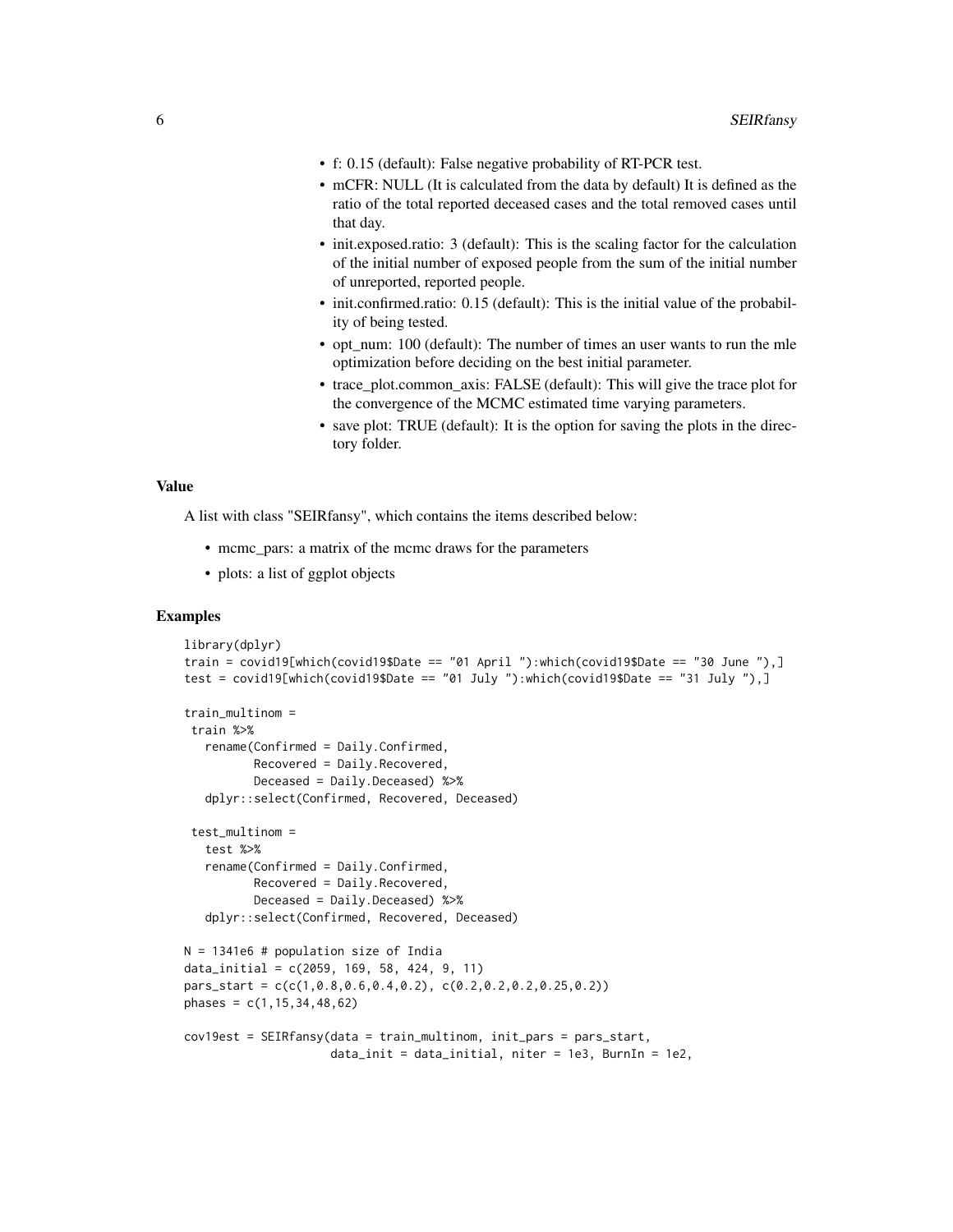```
model = "Multinomial", N = N, lambda = 1/(69.416 \times 365),
                      mu = 1/(69.416 \times 365), period_start = phases, opt_num = 1,
                     auto.initialize = TRUE, f = 0.15)
names(cov19est)
class(cov19est$mcmc_pars)
names(cov19est$plots)
plot(cov19est, type = "trace")
plot(cov19est, type = "boxplot")
```

```
# quick test for package check
# not for use outside CRAN check()
cov19est = SEIRfansy(data = train_multinom, init_pars = pars_start,
                    data_init = data_initial, niter = 33, BurnIn = 18,
                     model = "Multinomial", N = N, lambda = 1/(69.416 * 365),
                     mu = 1/(69.416 * 365), period_start = phases, opt_num = 1,
                     auto.initialize = TRUE, f = 0.15, plot = FALSE, system_test = NULL)
```
SEIRfansy.predict *Prediction for SEIRfansy Model*

#### Description

This function is used to predict the total reported as well as unreported case counts, total recovered, and total deaths.

#### Usage

```
SEIRfansy.predict(
  data = NULL,
  data_init,
  init_pars = NULL,
  N,
  plot = TRUE,
  T_predict,
  period_start,
  estimate = TRUE,
  pars = NULL,
```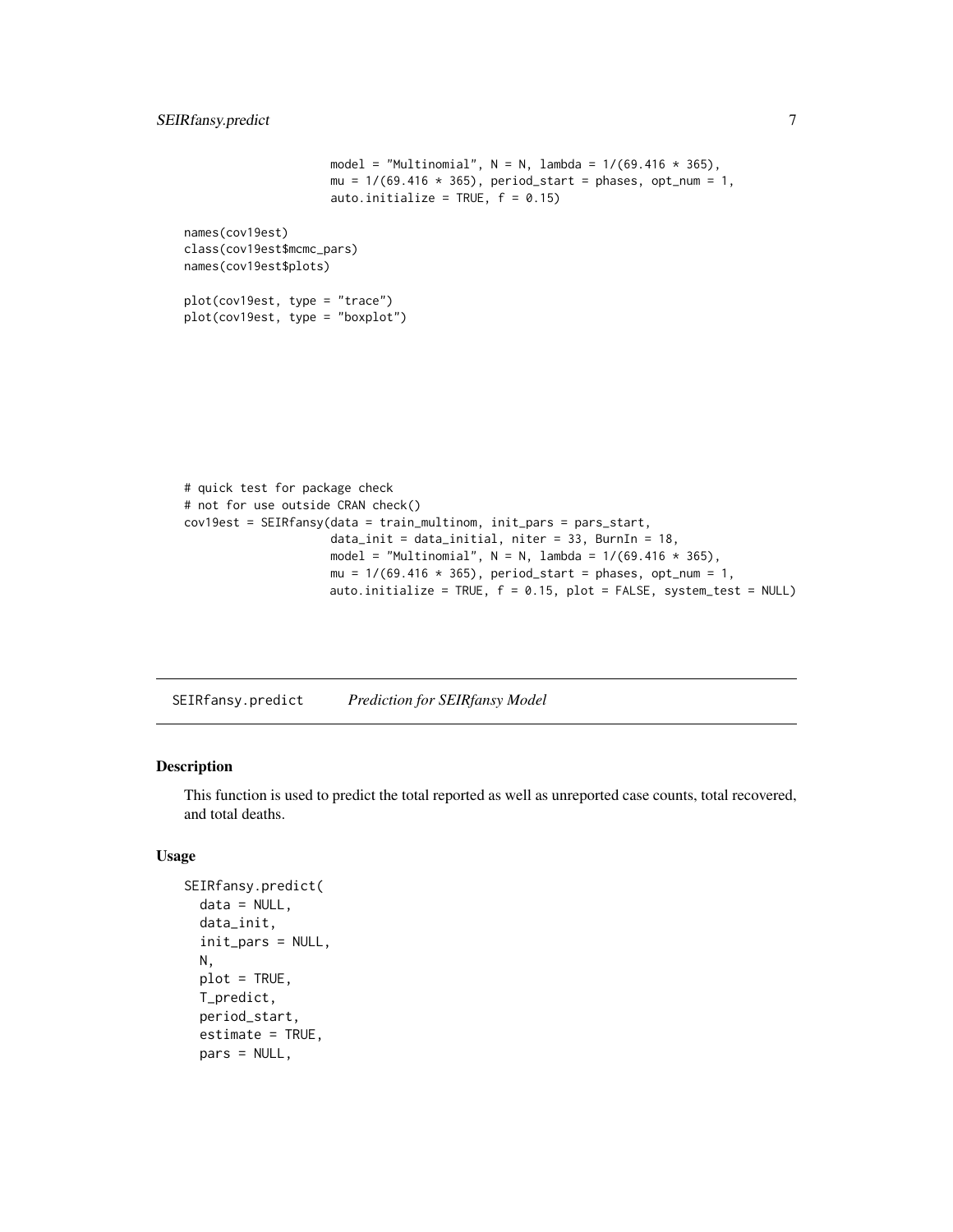```
data_test = NULL,
  auto.initialize = TRUE,
  ...
\lambda
```
#### Arguments

| data            | (mandatory): input the training data set. If the model is Multinomial then the<br>data matrix should contain the 3 columns Confirmed, Recovered, and Death. If<br>the model is Poisson or Binomial, then the data should contain only the column<br>Confirmed. Note that the names of the columns must be the same as stated<br>above.                                                                                                                                                                                                                                                                               |  |  |  |
|-----------------|----------------------------------------------------------------------------------------------------------------------------------------------------------------------------------------------------------------------------------------------------------------------------------------------------------------------------------------------------------------------------------------------------------------------------------------------------------------------------------------------------------------------------------------------------------------------------------------------------------------------|--|--|--|
| data_init       | (mandatory): These are the initial data values provided by the user as a numeric<br>vector of length six. The entries should be the Total Confirmed, Total Recov-<br>ered, Total Death, Daily Confirmed, Daily Recovered, and Daily Death for the<br>Starting Date. Note: If the starting total confirmed is 0, please replace it by 1.                                                                                                                                                                                                                                                                              |  |  |  |
| init_pars       | NULL (default): If not equal to NULL, then the user can give a user input initial<br>parameters which should consist of the initial values of the time varying beta,<br>proportion of testing for the different periods.                                                                                                                                                                                                                                                                                                                                                                                             |  |  |  |
| N               | (mandatory): The population size.                                                                                                                                                                                                                                                                                                                                                                                                                                                                                                                                                                                    |  |  |  |
| plot            | TRUE (default): If estimate = FALSE, this will give two plots. One is the panel<br>plot for total cases, total recovered, total death, and total confirmed if the model<br>is Multinomial. Otherwise it will give only a plot for total confirmed when<br>the model is binomial or Poisson, and the second plot is the plot of untested,<br>false negative, and reported cases. And when estimate = TRUE, it will give<br>two other plots along with the previous two plots. One is the box plot for basic<br>reproduction number and the other one is the trace plot for the convergence of<br>the MCMC parameters. |  |  |  |
| T_predict       | It is the number of days that we want to predict after the train period. The<br>value of T_predict should be greater than or equal to the number of rows of<br>data_test.                                                                                                                                                                                                                                                                                                                                                                                                                                            |  |  |  |
| period_start    | The total time period is divided into small periods depending on the lock down<br>measures imposed by the government. So this is a numeric vector consisting of<br>the start dates for the different time periods.                                                                                                                                                                                                                                                                                                                                                                                                   |  |  |  |
| estimate        | TRUE (default): If it is TRUE then it will run the MCMC algorithm to estimate<br>the parameters. If it is FALSE, then the user needs to give input the parameter<br>values in the pars argument.                                                                                                                                                                                                                                                                                                                                                                                                                     |  |  |  |
| pars            | = NULL (default): If estimate = FALSE, then the user needs to input the param-<br>eter estimates.                                                                                                                                                                                                                                                                                                                                                                                                                                                                                                                    |  |  |  |
| data_test       | NULL (default): Otherwise need to give the test data for comparing with the<br>model estimates.                                                                                                                                                                                                                                                                                                                                                                                                                                                                                                                      |  |  |  |
| auto.initialize |                                                                                                                                                                                                                                                                                                                                                                                                                                                                                                                                                                                                                      |  |  |  |
|                 | TRUE (default): This is the option for using a mle based initial parameter.                                                                                                                                                                                                                                                                                                                                                                                                                                                                                                                                          |  |  |  |
| .               | arguments passed to the function SEIRfansy, model_initializeR and model_plotR<br>which are used for initializing the parameters. The parameters are described be-<br>low:                                                                                                                                                                                                                                                                                                                                                                                                                                            |  |  |  |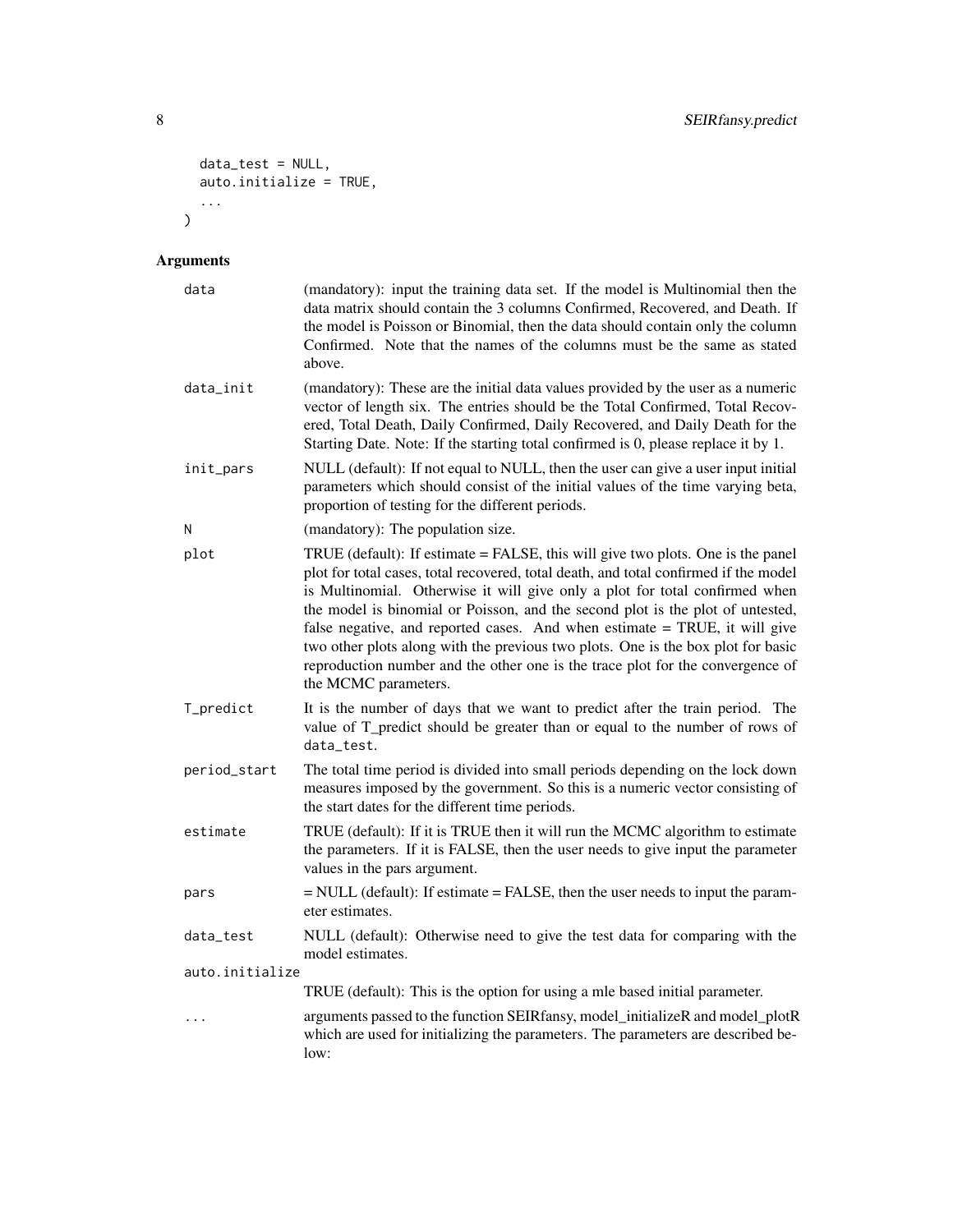- niter: 1e5 (default): Number of iteration for the MCMC metropolis hasting algorithm.
- BurnIn: 5e4 (default) This is the Burn-In Period for the MCMC algorithm.
- model: "Multinomial" (default): This is the likelihood function that will be used. There are three options available including "Multinomial", "Poisson", and "Binomial".
- alpha p: 0.5 (default): It is defined as the ratio of rate of spread of infection by tested positive patients to that by false negatives. We have taken \$al $pha_p < 1$ \$ as patients who are tested positive are subjected to quarantine where the chance of spreading the disease is less than that of false negative patients who are mostly unaware of their infectious nature. So, false negative individuals continue to spread the disease freely at a higher rate than tested positive individuals.
- alpha\_u: 0.7 (default): It is defined as the scaling factor for the rate of spread of infection by untested individuals.  $\alpha$  is assumed to be < 1 as U mostly consists of asymptomatic or mildly symptomatic cases who are known to spread the disease at a much lower rate than those with higher levels of symptoms.
- beta 1: 0.6 (default): It is the scaling factor for rate of recovery for untested individuals. \$beta\_1\$ is assumed to be less than 1. The condition of Untested individuals is not so severe as they consist of mostly asymptomatic people. So, they are assumed to recover faster than the Current Positive ones.
- beta 2: 0.7 (default): It is the inverse of the scaling factor for rate of recovery for false negative individuals. \$beta\_2\$ is assumed to be less than 1. It is assumed that the recovery rate is slower than the detected ones for the False Negative ones because they are not getting any hospital treatment.
- delta 1: 0.3 (default): It is the scaling factor for death rate for undetected individuals. \$delta\_1\$ is assumed to be less than 1. Similarly, for the Untested ones, the death rate is taken to be lesser because they are mostly asymptomatic. So, their probability of dying is much less.
- delta\_2: 0.7 (default): It is the inverse of the scaling factor for death rate for false negative individuals. \$delta\_2\$ is assumed to be less than 1. Same as before, the death rate for False Negative ones are assumed to be higher than the Current detected Positive as they are not receiving proper treatment.
- lambda:  $1/(66.26 * 365)$  (default): Natural birth rate. The value given here as the default value is the world's common birth rate.
- mu: 1 / (66.26  $*$  365) (default): Natural death rates. This is assumed to be equal with natural birth rate for the sake of simplicity.
- D e: 5.2 (default): Incubation period.
- Dr: 17.8 (default): Mean days until recovery for positive individuals.
- f: 0.15 (default): False negative probability of RT-PCR test.
- mCFR: NULL (default): (It is calculated from the data by default) It is defined as the ratio of the total reported deceased cases and the total removed cases until that day.
- init.exposed.ratio: 3 (default): This is the scaling factor for the calculation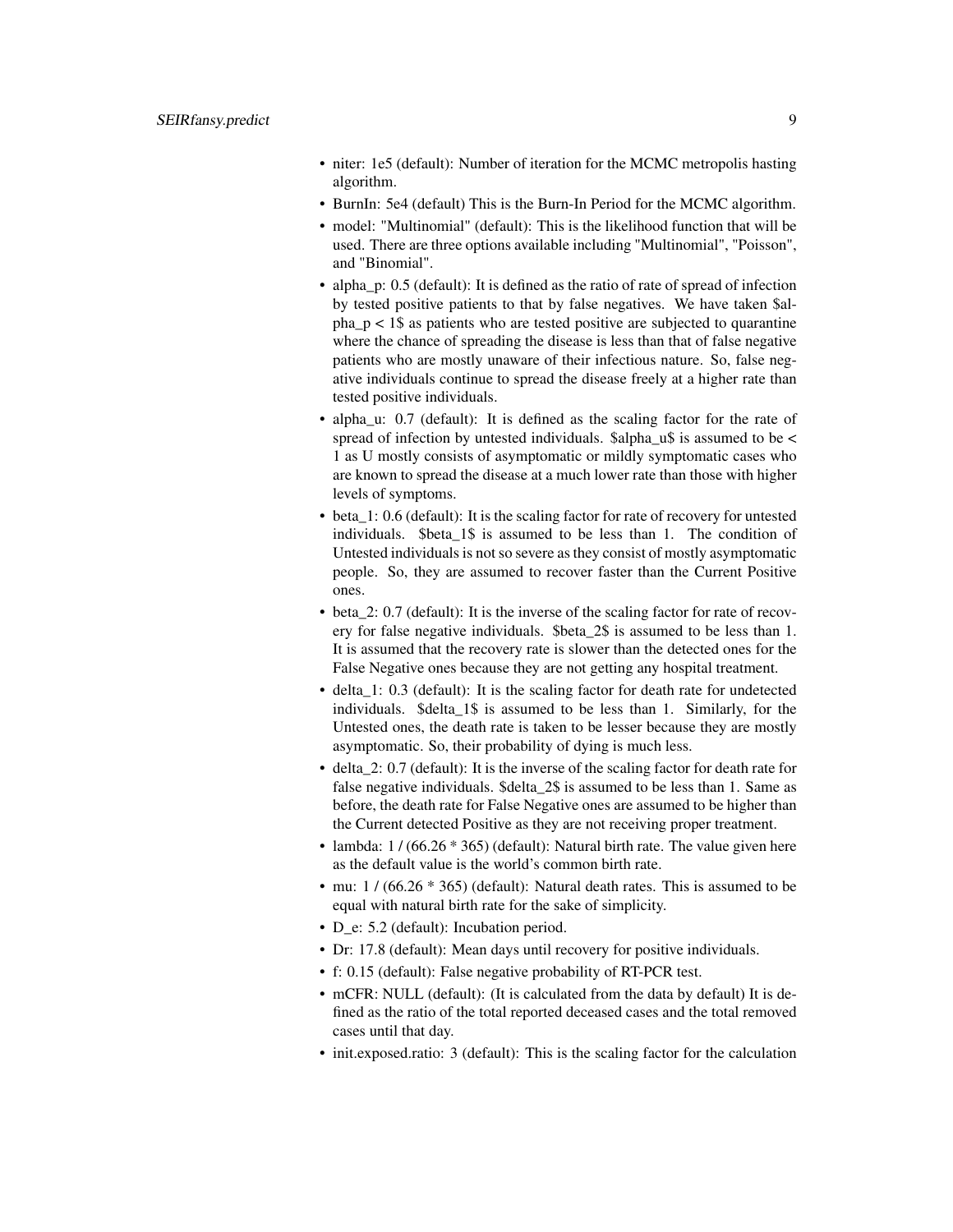of the initial number of exposed people from the sum of the initial number of unreported, reported people.

- init.confirmed.ratio: 0.15 (default): This is the initial value of the probability of being tested.
- opt\_num: 100 (default): The number of times an user wants to run the mle optimization before deciding on the best initial parameter.
- trace plot.common axis: FALSE (default): This will give the trace plot for the convergence of the MCMC estimated time varying parameters.
- save plot: TRUE (default): It is the option for saving the plots in the directory folder.

#### Value

A list with class "SEIRfansyPredict", which contains the items described below:

- mcmc pars: a matrix of the mcmc draws for the parameters
- plots: a list of ggplot objects

#### Examples

```
library(dplyr)
train = covid19[which(covid19$Date == "01 April "):which(covid19$Date == "30 June "),]
test = covid19[which(covid19$Date == "01 July "):which(covid19$Date == "31 July "),]
train_multinom =
train %>%
  rename(Confirmed = Daily.Confirmed,
         Recovered = Daily.Recovered,
         Deceased = Daily.Deceased) %>%
  dplyr::select(Confirmed, Recovered, Deceased)
 test_multinom =
   test %>%
   rename(Confirmed = Daily.Confirmed,
         Recovered = Daily.Recovered,
         Deceased = Daily.Deceased) %>%
  dplyr::select(Confirmed, Recovered, Deceased)
N = 1341e6 # population size of India
data_initial = c(2059, 169, 58, 424, 9, 11)
pars_start = c(c(1,0.8,0.6,0.4,0.2), c(0.2,0.2,0.2,0.25,0.2))
phases = c(1, 15, 34, 48, 62)cov19pred = SEIRfansy.predict(data = train_multinom, init_pars = pars_start,
                               data_init = data_initial, T_predict = 60, niter = 1e3,
                          BurnIn = 1e2, data_test = test_multinom, model = "Multinomial",
                               N = N, lambda = 1/(69.416 * 365), mu = 1/(69.416 * 365),
                               period_start = phases, opt_num = 1,
                               auto.initialize = TRUE, f = 0.15)
```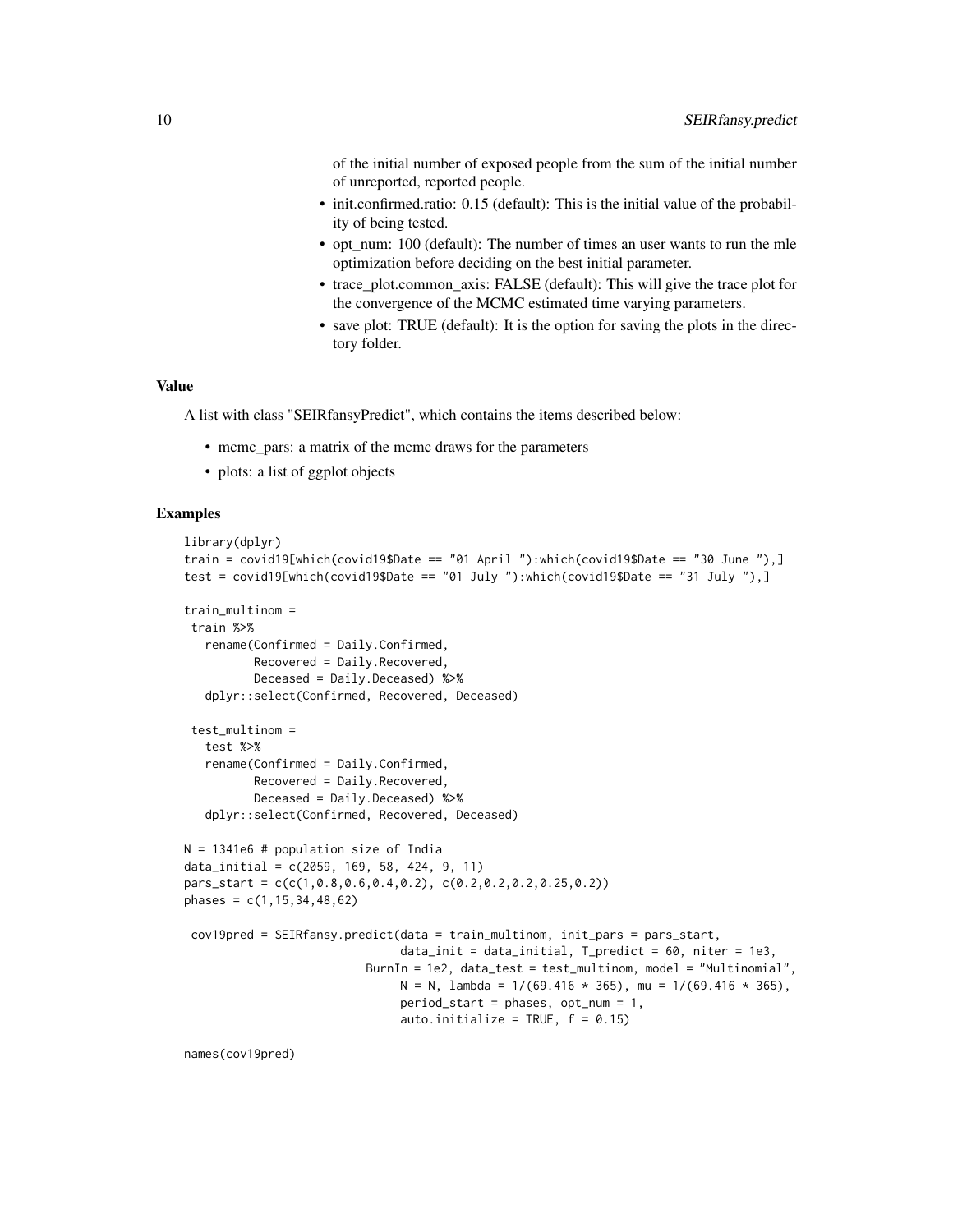#### SEIRfansy.predict 11

class(cov19pred\$prediction) class(cov19pred\$mcmc\_pars) names(cov19pred\$plots)

plot(cov19pred, type = "trace") plot(cov19pred, type = "boxplot") plot(cov19pred, type = "panel") plot(cov19pred, type = "cases")

```
# quick test for package check
# not for use outside CRAN check()
cov19est = SEIRfansy(data = train_multinom, init_pars = pars_start,
                     data_init = data_initial, niter = 33, BurnIn = 18,
                     model = "Multinomial", N = N, lambda = 1/(69.416 * 365),
                     mu = 1/(69.416 * 365), period_start = phases, opt_num = 1,
                    auto.initialize = TRUE, f = 0.15, plot = FALSE, system_test = NULL)
```